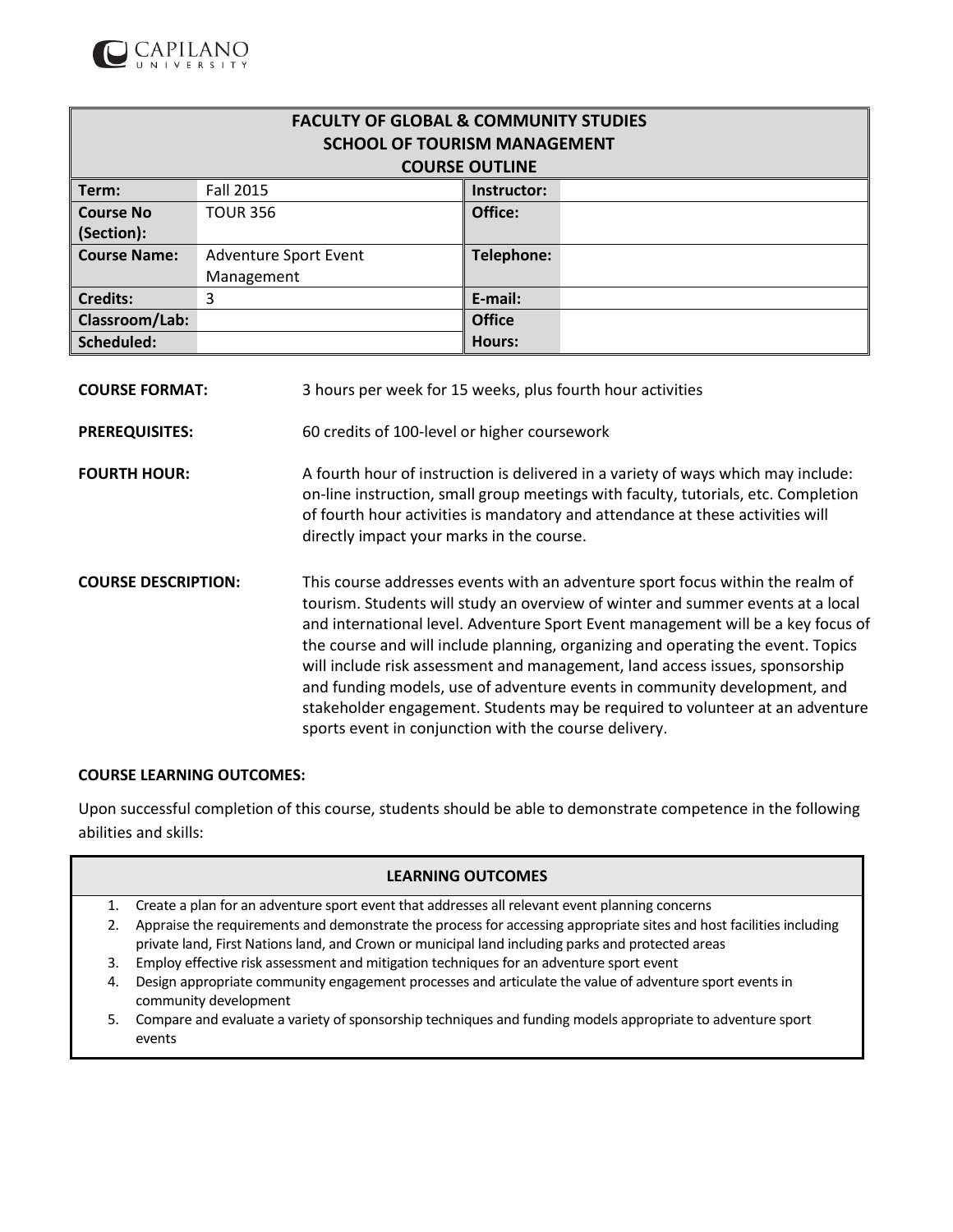

# **EVALUATION PROFILE:**

| <b>Assessment</b>                                                                                                                                                                        | % of Final Grade         | Individual/Group |  |  |
|------------------------------------------------------------------------------------------------------------------------------------------------------------------------------------------|--------------------------|------------------|--|--|
| Midterm Exam                                                                                                                                                                             | 20%                      |                  |  |  |
| <b>Final Exam</b>                                                                                                                                                                        | 25%                      |                  |  |  |
| Adventure Sport Event Plan:<br>Risk Assessment and Mitigation Plan<br>$\bullet$<br>Sponsorship and Funding Proposal<br><b>Community Engagement Plan</b><br>Logistics and Operations Plan | 10%<br>10%<br>10%<br>10% |                  |  |  |
| Participation, Reflection and Assessment of Adventure Sport Event<br>Written reflection<br>Presentation                                                                                  | 7.5%<br>7.5%             |                  |  |  |
|                                                                                                                                                                                          | 100%                     |                  |  |  |

| $\,$ GRADING PROFILE: $\,$ A+=90-100% $\,$ |           |  | $B+$ = 77-79% $C+$ = 67-69% $D = 50-59%$ |  |  |                                       |
|--------------------------------------------|-----------|--|------------------------------------------|--|--|---------------------------------------|
|                                            | A =85-89% |  |                                          |  |  | B = 73-76% C = 63-66% F = 49% or less |
|                                            | A-=80-84% |  | $B- = 70-72\%$ C- = 60-62%               |  |  |                                       |

## **GRADING STANDARDS:**

| $A+$ | All aspects of the work submitted are to exceptional standards.                                                                                                                                                                                                                                                                                                               |
|------|-------------------------------------------------------------------------------------------------------------------------------------------------------------------------------------------------------------------------------------------------------------------------------------------------------------------------------------------------------------------------------|
|      | Comprehensively researched, clear and concise, extremely well structured and designed, with a diverse and<br>exhaustive range of evidence (e.g.: literature, other data) used effectively and critically. Demonstrates<br>enlightening, insightful, and/or original thinking of the topics. Presented to the highest standards (e.g.: references,<br>style, grammar, length). |
| A    | All aspects of the work submitted are to excellent standards.                                                                                                                                                                                                                                                                                                                 |
|      | Thoroughly researched, clear and concise, excellently structured and designed, with an extensive range of<br>evidence (e.g.: literature, other data) used effectively and critically. Demonstrates a thorough and comprehensive<br>understanding of the topics. Presented to very high standards (e.g.: references, style, grammar, length).                                  |
| B    | All aspects of the work submitted are to good standards.                                                                                                                                                                                                                                                                                                                      |
|      | Accurately researched, clear discussion, well structured and designed, with a good range of evidence (e.g.:<br>literature, other data) used effectively and critically. Demonstrates a thorough understanding of the topics.<br>Presented to high standards (e.g.: references, style, grammar, length).                                                                       |
| C    | All aspects of the work submitted are to satisfactory standards, or (C-) a marginal pass.                                                                                                                                                                                                                                                                                     |
|      | Sufficiently researched, providing good discussion, reasonably well structured and designed, with an acceptable<br>range of evidence (e.g.: literature, other data) used effectively. Demonstrates satisfactory understanding of the<br>topics. Presented to reasonable standards (e.g.: references, style, grammar, length).                                                 |
| D    | Work submitted earns a minimal pass.                                                                                                                                                                                                                                                                                                                                          |
|      | Insufficiently researched, needs improvement in flow and design, and/or level of detail, with a limited range of<br>evidence (e.g.: literature, other data) used. Demonstrates rudimentary understanding of the topics. Presented to<br>basic standards (e.g.: references, style, grammar, length).                                                                           |
| F    | All aspects of the work submitted are below adequate standards                                                                                                                                                                                                                                                                                                                |
|      | Research, flow and design, and/or level of detail are unsatisfactory, with an insufficient range of evidence (e.g.:                                                                                                                                                                                                                                                           |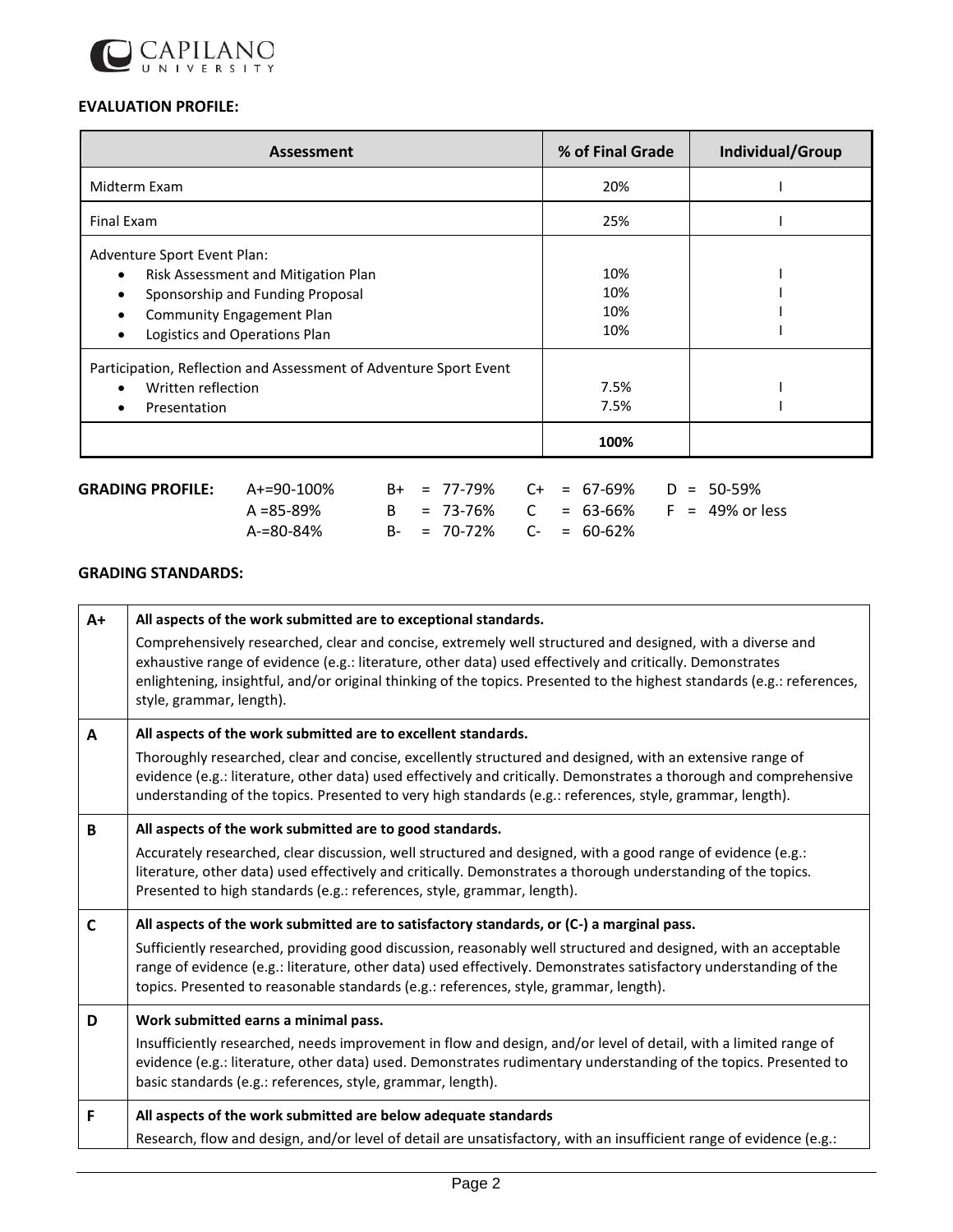

literature. Other data) used. Demonstrates unfamiliarity with the topics. Presented to below adequate standards (e.g.: references, style, grammar, length).

### **REQUIRED TEXT and OTHER RESOURCES:**

### No Textbook Required

- Costa, C. A., & Chalip, L. (2005). Adventure sport tourism in rural revitalisation—an ethnographic evaluation. European Sport Management Quarterly, 5(3), 257-279.
- Funk, D. C., Toohey, K., & Bruun, T. (2007). International sport event participation: Prior sport involvement; destination image; and travel motives. European Sport Management Quarterly, 7(3), 227-248.
- Getz, D. (2004, March). Bidding on events: Identifying event selection criteria and critical success factors. In Journal of Convention & Exhibition Management(Vol. 5, No. 2, pp. 1-24). Taylor & Francis Group.
- Getz, D. (2008). Event tourism: Definition, evolution, and research. Tourism management, 29(3), 403-428.
- Graham, S., Goldblatt, J. J., & Delpy Neirotti, L. (1995). The ultimate guide to sport event management and marketing. Irwin Professional.
- Jones, B., Scott, D., & Khaled, H. A. (2006). Implications of climate change for outdoor event planning: a case study of three special events in Canada's National Capital region. Event management, 10(1), 63-76.
- Kaplanidou, K., & Vogt, C. (2007). The interrelationship between sport event and destination image and sport tourists' behaviours. Journal of Sport & Tourism, 12(3-4), 183-206.
- Kay, Joanne, and Suzanne Laberge. "TheNew'Corporate Habitus in Adventure Racing." International review for the sociology of sport 37.1 (2002): 17-36.
- Lynch, P., & Dibben, M. (2014). Maintaining leisure values in adventure recreation events: the role of trust. Annals of Leisure Research, 17(2), 180-199
- Newsome, D., Lacroix, C., & Pickering, C. (2011). Adventure racing events in Australia: context, assessment and implications for protected area management. Australian Geographer, 42(4), 403-418.
- Puchan, Heike. "Living "extreme": adventure sports, media and commercialisation." Journal of communication management 9.2 (2005): 171-178.
- Varley, P. (2006). Confecting adventure and playing with meaning: The adventure commodification continuum. Journal of Sport & Tourism, 11(2), 173-194.

### **COURSE CONTENT/SCHEDULE:**

| <b>WEEK</b> | TOPIC(S)                                                                                                                                                                                                                                                                | <b>REQUIRED</b><br><b>ACTIVITIES</b> |  |  |  |
|-------------|-------------------------------------------------------------------------------------------------------------------------------------------------------------------------------------------------------------------------------------------------------------------------|--------------------------------------|--|--|--|
|             | Course introduction                                                                                                                                                                                                                                                     |                                      |  |  |  |
|             | Overview of adventure sport events including definition and historical context                                                                                                                                                                                          |                                      |  |  |  |
|             | Elements of adventure sport event planning                                                                                                                                                                                                                              |                                      |  |  |  |
|             | Adventure sport event design:                                                                                                                                                                                                                                           |                                      |  |  |  |
|             | Developing a program or planning a course/route/delivery/site<br>٠<br>layout<br>Addressing sustainability and environmental impacts in the design<br>$\bullet$<br>Understanding human resource needs including hiring, supervision,<br>$\bullet$<br>and ongoing support |                                      |  |  |  |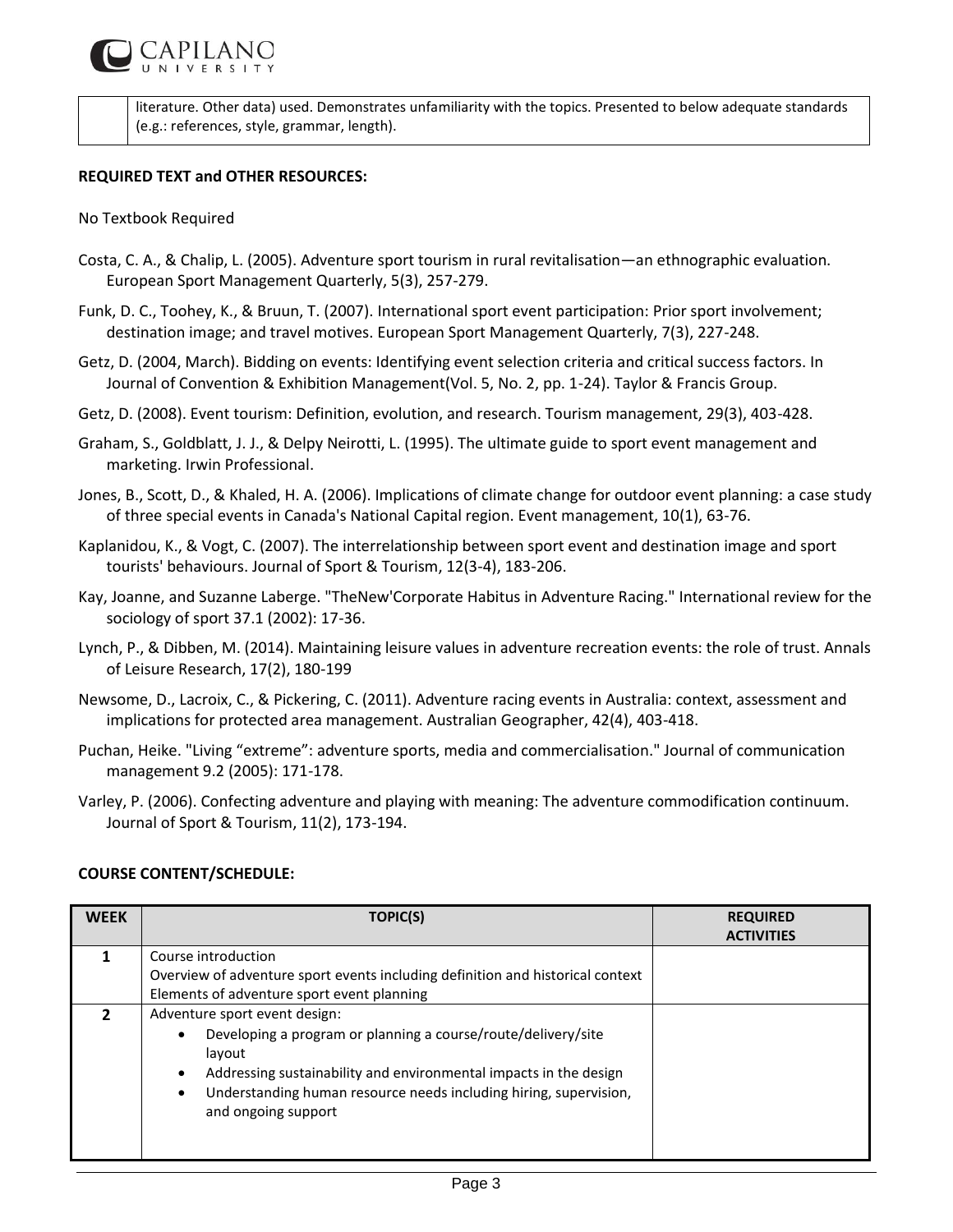

| 3                       | Adventure sport event design continued:                                                                      |                                  |  |
|-------------------------|--------------------------------------------------------------------------------------------------------------|----------------------------------|--|
|                         | Coordinate logistics for overall event including transportation,                                             |                                  |  |
|                         | emergency services and communication                                                                         |                                  |  |
|                         | Coordinating supporting services including food and beverage,<br>٠                                           |                                  |  |
|                         | audio-visual, and media relations                                                                            |                                  |  |
| $\overline{\mathbf{4}}$ | Evaluating events:                                                                                           |                                  |  |
|                         | Introduce Participation, Reflection and Assessment of Adventure<br>$\bullet$                                 |                                  |  |
|                         | Sport Event assignment                                                                                       |                                  |  |
|                         | Introduce expectations for volunteer experience and reporting back                                           |                                  |  |
|                         | Criteria for evaluating events                                                                               |                                  |  |
| 5                       | Facility, site and land access:                                                                              | Logistics and Operations Plan    |  |
|                         | Identifying resource needs including selecting appropriate sites                                             | (10%)                            |  |
|                         | Working with First Nations groups                                                                            |                                  |  |
|                         | Working with private sector<br>$\bullet$                                                                     |                                  |  |
| 6                       | Facility, site and land access continued:                                                                    |                                  |  |
|                         | Working with municipalities                                                                                  |                                  |  |
|                         | Working with provincial and federal government agencies including                                            |                                  |  |
|                         | BC Parks, Parks Canada, and Ministry of Forests, Lands and Natural                                           |                                  |  |
|                         | <b>Resource Operations</b>                                                                                   |                                  |  |
| $\overline{7}$          | Risk assessment and mitigation:                                                                              | Midterm (20%)                    |  |
|                         | Identify and evaluate risks<br>$\bullet$                                                                     |                                  |  |
|                         | Transferring risk through contract and third-party services                                                  |                                  |  |
|                         | Obtaining appropriate levels of insurance coverage<br>$\bullet$                                              |                                  |  |
| 8                       | Risk assessment and mitigation continued:                                                                    |                                  |  |
|                         | Establishing effective emergency response for incidents                                                      |                                  |  |
|                         | Working with pertinent emergency response agencies                                                           |                                  |  |
| 9                       | Community engagement and development:                                                                        | Risk Assessment and Mitigation   |  |
|                         | Ensuring event creates a positive economic, social and<br>$\bullet$                                          | Plan (10%)                       |  |
|                         | environmental impact on community                                                                            |                                  |  |
| 10                      | Community engagement and development continued:                                                              |                                  |  |
|                         | Mitigating tourism illiteracy through effective education and<br>$\bullet$                                   |                                  |  |
|                         | promotion of the value of adventure sport events<br>Gaining community support through stakeholder engagement |                                  |  |
|                         | ٠<br>processes                                                                                               |                                  |  |
|                         | Responding to and addressing community concerns                                                              |                                  |  |
|                         | Encouraging participation in event through volunteerism                                                      |                                  |  |
| 11                      | Sponsorship and funding models:                                                                              | <b>Community Engagement Plan</b> |  |
|                         | Identifying funding needs and possible sources of funding                                                    | (10%)                            |  |
|                         | Developing sponsorship proposals including rewards and recognition<br>$\bullet$                              |                                  |  |
|                         | packages                                                                                                     |                                  |  |
|                         | Evaluating for-profit and non-profit models of event delivery<br>$\bullet$                                   |                                  |  |
| 12                      | Presentations for Participation, Reflection and Assessment of Adventure                                      | Written Reflection &             |  |
|                         | Sport Event assignment                                                                                       | Presentations (15%)              |  |
| 13                      | Course reflection and assessment                                                                             | Sponsorship and Funding          |  |
|                         | Future of adventure sport events<br>Proposal (10%)                                                           |                                  |  |
| $14 - 15$               | <b>FINAL EXAM PERIOD</b>                                                                                     | Final Exam (25%)                 |  |
|                         |                                                                                                              |                                  |  |

## **UNIVERSITY POLICIES:**

**Capilano University has policies on Academic Appeals (including appeal of final grade), Student Conduct, Cheating and Plagiarism, Academic Probation and other educational issues. These and other policies are available on the University website.**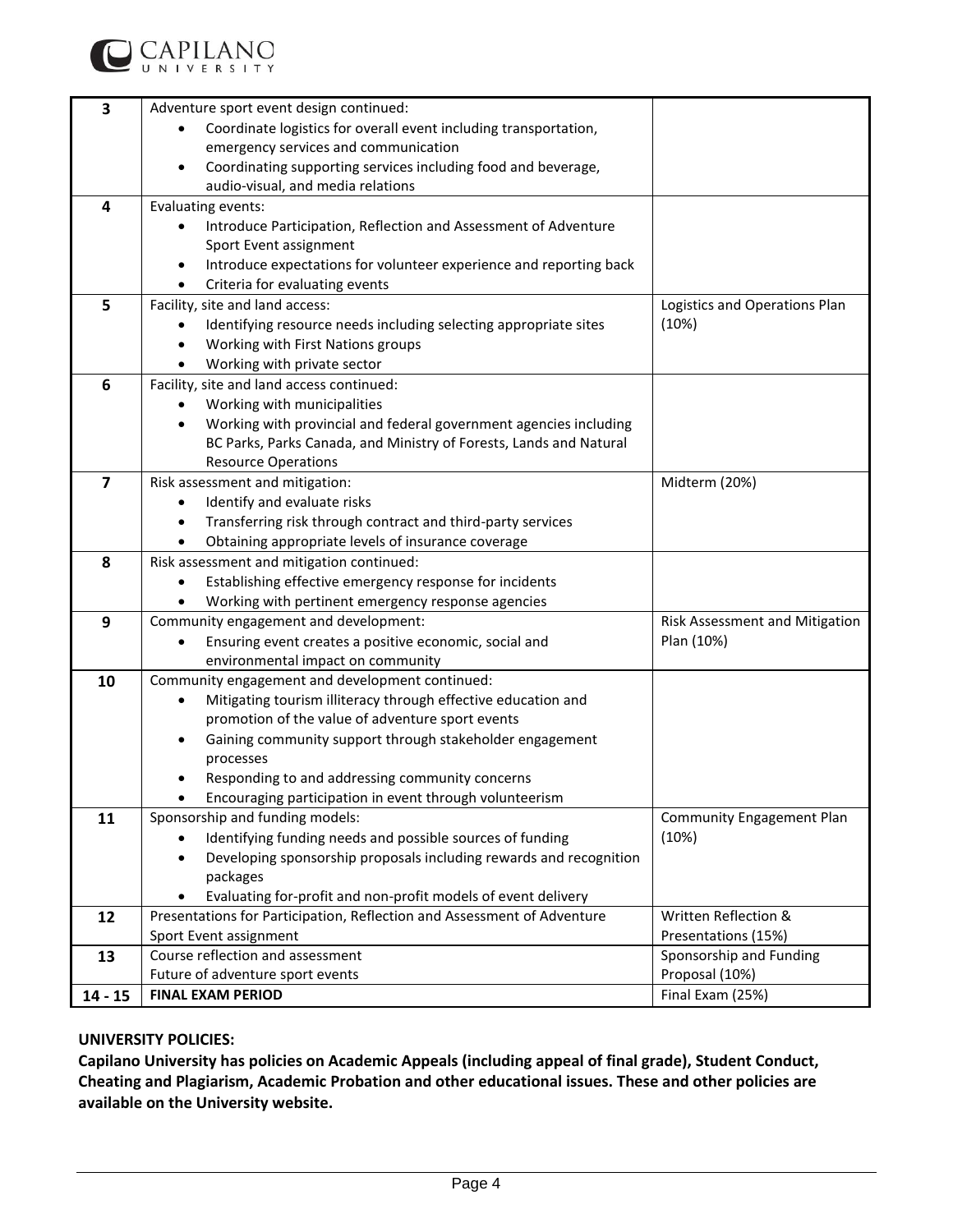

## **FACULTY POLICIES:**

| Attendance:                                    | Regular class attendance, and participation in course activities and assignments, is<br>expected and likely essential to successfully achieving the course learning outcomes.<br>Students are responsible for any and all content and instructions communicated<br>during scheduled classes, in course handouts, and (if applicable) via course e-mail and<br>websites. In cases where participation by all students is essential for conducting the<br>planned instructional activities, attendance may be mandatory. In all cases, the<br>attendance expectations and any penalties for missing instructional activities shall be<br>clearly articulated on the course outline. Attendance for weekend courses is<br>mandatory. |
|------------------------------------------------|-----------------------------------------------------------------------------------------------------------------------------------------------------------------------------------------------------------------------------------------------------------------------------------------------------------------------------------------------------------------------------------------------------------------------------------------------------------------------------------------------------------------------------------------------------------------------------------------------------------------------------------------------------------------------------------------------------------------------------------|
| <b>Participation:</b>                          | This mark, if included as part of the assessment items by the instructor, is based on<br>both the frequency and quality of the student's comments, questions, observations,<br>and involvement, with the emphasis on quality. The quality is determined by, among<br>other things, the relevance, insight and clarity of remarks. Preparing the required<br>readings will support a student's ability to participate. The participation mark is also<br>influenced by professionalism (as described below), attitude and punctuality.                                                                                                                                                                                             |
| <b>Professional Behaviour:</b>                 | Students must demonstrate a professional attitude and behaviour toward work,<br>fellow students and their instructors. Each student should demonstrate reliability,<br>respect for and cooperation with colleagues. A willingness to work calmly and<br>courteously under difficult conditions as well as a determination to achieve first-class<br>work while meeting deadlines is necessary. Students should have respect for<br>equipment and systems. Students should display a constructive response to criticism.<br>Professional behaviour includes appropriate language use. Appropriate language use<br>involves using respectful, moderate, and inclusive language at all times.                                        |
|                                                | Cheating and Plagiarism: Cheating is an act of deceit, fraud, distortion of the truth, or improper use of another<br>person's effort to obtain an academic advantage. Cheating includes permitting<br>another person to use one's work as their own. Plagiarism is the presentation of<br>another person's work or ideas as if they were one's own. Plagiarism is both<br>dishonest and a rejection of the principles of scholarship. Information about how to<br>avoid plagiarism by proper documentation of sources is available in the Library, the<br>Writing Centre and is published on the University Website.                                                                                                              |
| <b>Penalties for Cheating</b><br>& Plagiarism: | A grade of '0' for an examination, quiz or assignment or 'F' for the course may be<br>assigned if cheating or plagiarism has taken place. First incidents deemed by the<br>instructor to be particularly serious or second or subsequent incidents of cheating and<br>plagiarism will be dealt with under the provisions of the University Policy on Cheating<br>and Plagiarism (see the University website). All students should familiarize<br>themselves with the University Policy on Cheating and Plagiarism as such behaviour<br>can result in suspension from the University.                                                                                                                                              |
| <b>Missed Exams&amp; Quizzes:</b>              | Will receive a grade of '0' unless PRIOR arrangements (wherever possible) are made<br>with the instructor. Permission to make up an exam will only be given in<br>extraordinary situations such as illness of the student or the death of a close family<br>member. A doctor's certificate, or other proof supporting the reason for the<br>absence, may be required.                                                                                                                                                                                                                                                                                                                                                             |